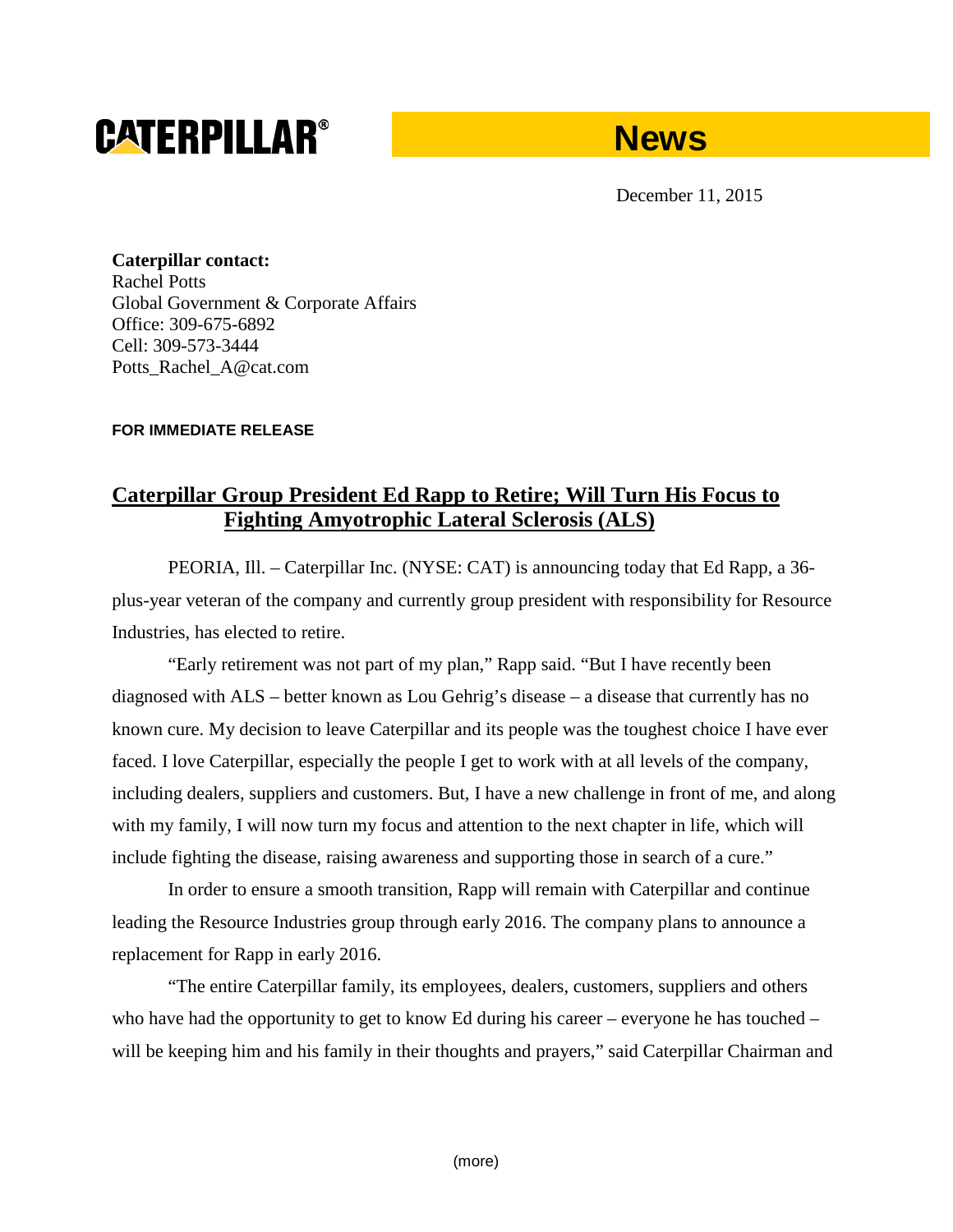CEO Doug Oberhelman. "I have had the honor of working with Ed for more than 30 years, and I can't think of another leader who better exemplifies Caterpillar's values and who has had such a positive impact on our global employees. Personally, and for the company, Ed's deep and broad Caterpillar experience, thoughtful leadership and guidance will be deeply missed."

### **About Caterpillar**

For 90 years, Caterpillar Inc. has been making sustainable progress possible and driving positive change on every continent. Customers turn to Caterpillar to help them develop infrastructure, energy and natural resource assets. With 2014 sales and revenues of \$55.184 billion, Caterpillar is the world's leading manufacturer of construction and mining equipment, diesel and natural gas engines, industrial gas turbines and diesel-electric locomotives. The company principally operates through its three product segments - Construction Industries, Resource Industries and Energy & Transportation - and also provides financing and related services through its Financial Products segment. For more information, visit **[caterpillar.com](http://www.caterpillar.com/en.html)**. To connect with us on social media, visit **[caterpillar.com/social-media](http://www.caterpillar.com/en/news/social-media.html)**.

#### **Forward-looking Statements**

Certain statements in this press release relate to future events and expectations and are forward-looking statements within the meaning of the Private Securities Litigation Reform Act of 1995. Words such as "believe," "estimate," "will be," "will," "would," "expect," "anticipate," "plan," "project," "intend," "could," "should" or other similar words or expressions often identify forward-looking statements. All statements other than statements of historical fact are forward-looking statements, including, without limitation, statements regarding our outlook, projections, forecasts or trend descriptions. These statements do not guarantee future performance, and we do not undertake to update our forward-looking statements.

Caterpillar's actual results may differ materially from those described or implied in our forward-looking statements based on a number of factors, including, but not limited to: (i) global and regional economic conditions and economic conditions in the industries we serve; (ii) government monetary or fiscal policies and infrastructure spending; (iii) commodity price changes, component price increases, fluctuations in demand for our products or significant shortages of component products; (iv) disruptions or volatility in global financial markets limiting our sources of liquidity or the liquidity of our customers, dealers and suppliers; (v) political and economic risks, commercial instability and events beyond our control in the countries in which we operate; (vi) failure to maintain our credit ratings and potential resulting increases to our cost of borrowing and adverse effects on our cost of funds, liquidity, competitive position and access to capital markets; (vii) our Financial Products segment's risks associated with the financial services industry; (viii) changes in interest rates or market liquidity conditions; (ix) an increase in delinquencies, repossessions or net losses of Cat Financial's customers; (x) new regulations or changes in financial services regulations; (xi) a failure to realize, or a delay in realizing, all of the anticipated benefits of our acquisitions, joint ventures or divestitures; (xii) international trade policies and their impact on demand for our products and our competitive position; (xiii) our ability to develop, produce and market quality products that meet our customers' needs; (xiv) the impact of the highly competitive environment in which we operate on our sales and pricing; (xv) failure to realize all of the anticipated benefits from initiatives to increase our productivity, efficiency and cash flow and to reduce costs; (xvi) additional restructuring costs or a failure to realize anticipated savings or benefits from past or future cost reduction actions; (xvii) inventory management decisions and sourcing practices of our dealers and our OEM customers; (xviii) compliance with environmental laws and regulations; (xix) alleged or actual violations of trade or anti-corruption laws and regulations; (xx) additional tax expense or exposure; (xxi) currency fluctuations; (xxii) our or Cat Financial's compliance with financial covenants; (xxiii) increased pension plan funding obligations; (xxiv) union disputes or other employee relations issues; (xxv) significant legal proceedings,